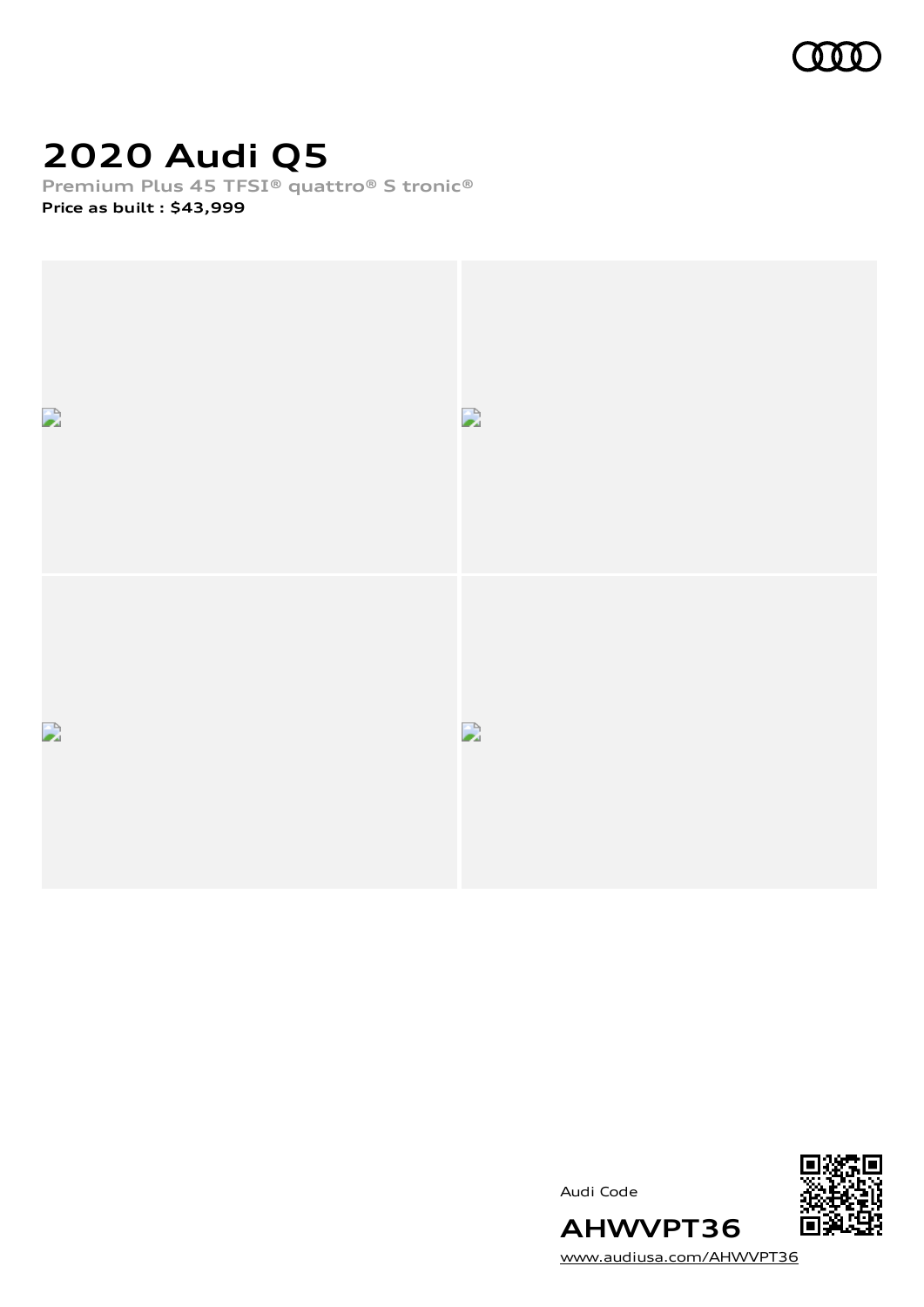#### **Audi 2020 Audi Q5** Premium Plus 45 TFSI® quattro® S tronic®

**Price as buil[t](#page-8-0)** \$43,999

#### **Exterior colour**

Glacier White metallic

#### D

#### **Further Information**

|                 | N٥          |
|-----------------|-------------|
| Mileage         | 4,624 miles |
| Type of vehicle | Used car    |

**Warranty**

#### **Interior colour**

| Seats     | Black |
|-----------|-------|
| Dashboard | Black |
| Carpet    | Black |
| Headliner | Gray  |

#### **Audi Code** AHWVPT36

**Your configuration on www.audiusa.com** [www.audiusa.com/AHWVPT36](https://www.audiusa.com/AHWVPT36)

**Commission number** 3ee2a9110a0e09b0460e

#### **Technical Specifications**

Engine type 2.0-liter four-cylinder Displacement/Bore and 1,984/82.5 x 92.8 cc/mm stroke Torque 273 lb-ft@rpm Top track speed 130 mph mph Acceleration (0 - 60 mph) 5.9 seconds seconds Recommended fuel Premium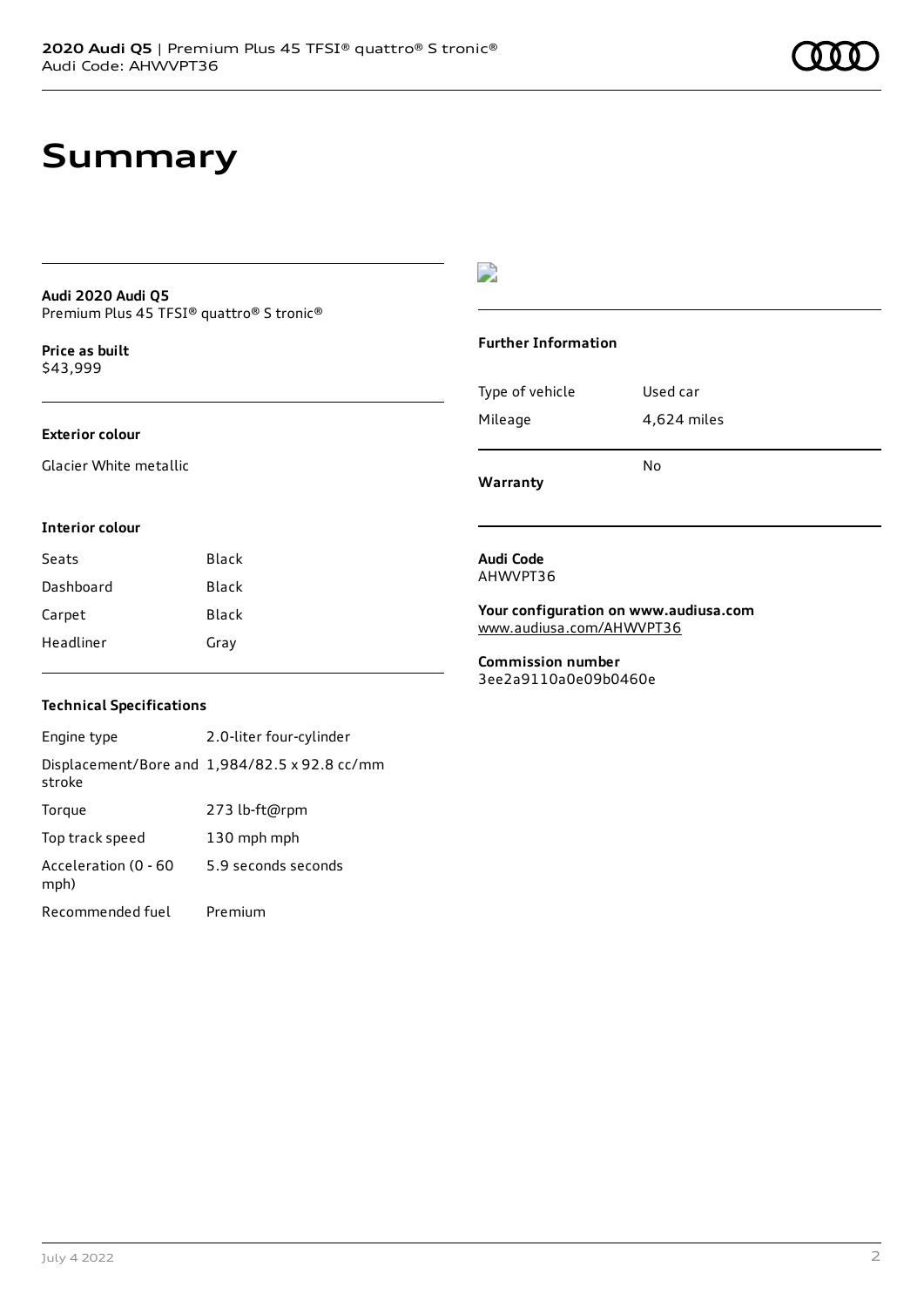

# **Standard features**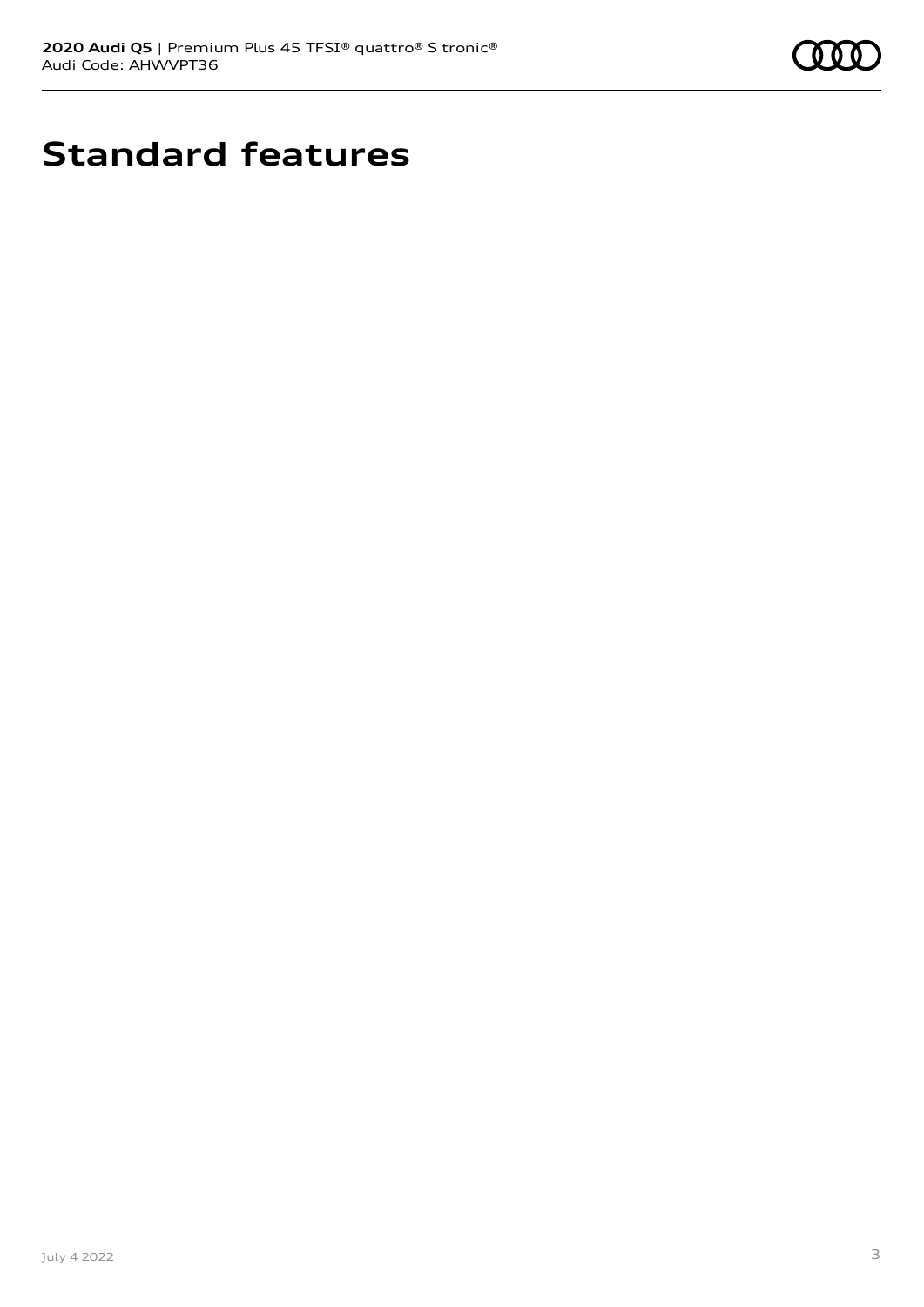### **Dealer remarks**

2020 Audi Q5 45 Premium Plus quattro

Odometer is 12,797 miles below market average!

Audi Certified Pre-Owned Vehicle!

One-Owner with all scheduled maintenance completed at an authorized Audi dealership.

This Q5 is equipped with Premium Plus package & Warm weather package. This includes the following options;

- -Auto-dimming, power-folding exterior mirrors with memory
- -SiriusXM® capability
- -Audi advanced key & memory for driver's seat
- -LED headlights
- -Panoramic sunroof
- -Parking system plus
- -Leatherette covered center console and door armrests
- -Aluminum front door sill inlays
- -Audi side assist with pre sense rear
- -MMI® Navigation plus with MMI® all-in-touch
- -Audi virtual cockpit
- -Audi phone box & rear USB charge ports
- -Front ventilated sport seats w/ 4-way power lumbar
- -Manual rear side window sunshades

Additional equipment on this Q5 include;

- Audi Beam Rings
- 20" 5-segment-spoke design wheels
- Audi drive select
- Audi sound system
- Audi xenon plus headlights
- Aluminum high-gloss window surrounds
- Aluminum roof rails with crossbars
- Auto-dimming interior mirror w/ compass
- Garage door opener (HomeLink®)
- Driver information system w/ 7" color display
- Heated front seats
- Heated, power exterior mirrors
- High beam assist
- High-gloss Burl Walnut Wood inlays
- Hill descent control
- Leather seating surfaces
- Power tailgate
- Preparation for mobile phone (Bluetooth®) with audio streaming
- Rear privacy glass
- Sliding 40/20/40 split-folding 2nd row with adjustable recline
- Three-zone automatic climate control with digital rear display
- USB Audi music interface w/ Audi smartphone interface
- 3-spoke multi-function steering wheel w/ shift paddles
- 8-way power front seats, 4-way power lumbar for driver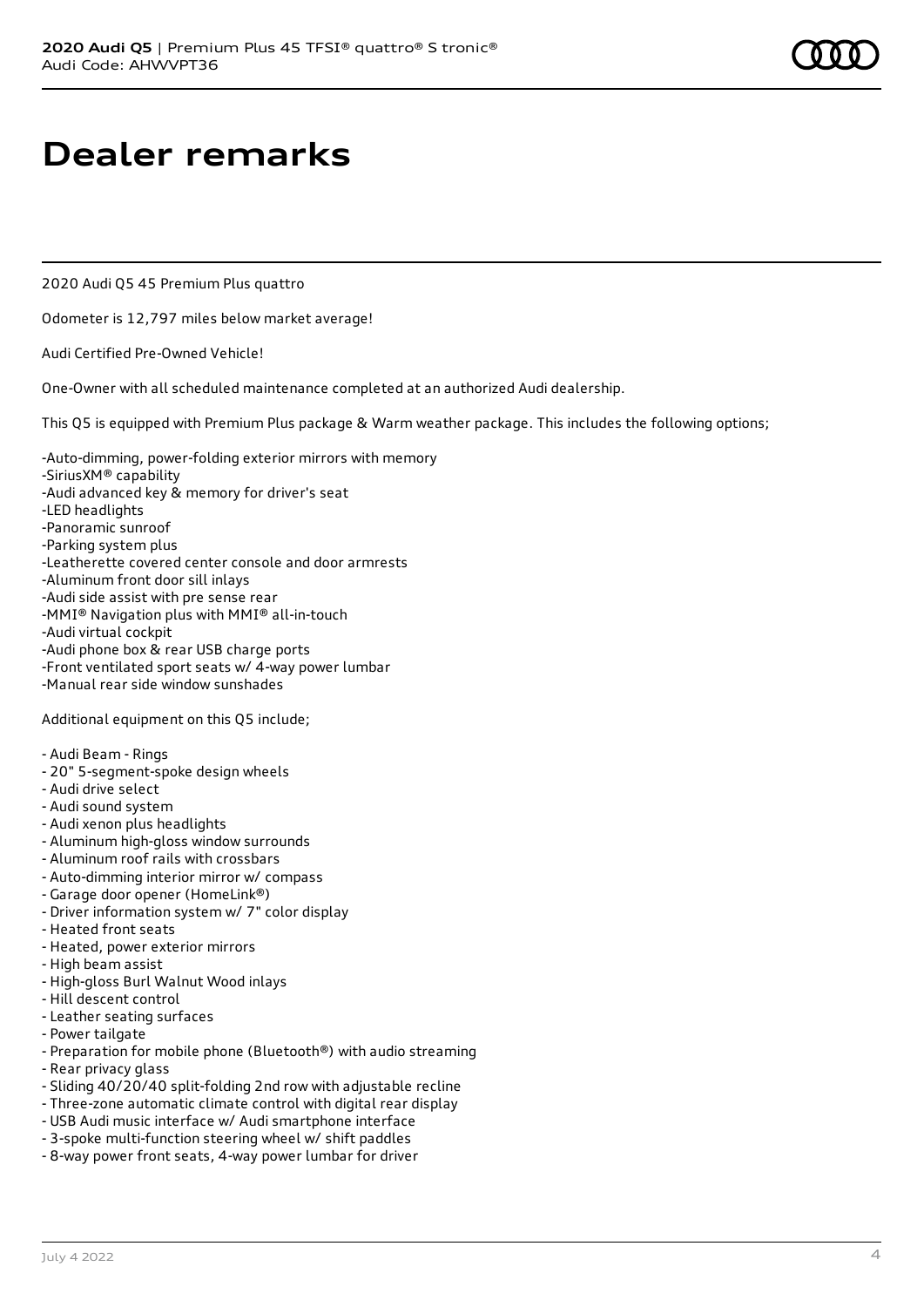## **Technical Specifications**

technology Transmission Seven-speed S tronic® dual-clutch

automatic transmission

### **Engineering | Performance**

| Engine type                                 | 2.0-liter four-cylinder                                      | Steering type                              | Electromechanical power steering                                     |
|---------------------------------------------|--------------------------------------------------------------|--------------------------------------------|----------------------------------------------------------------------|
| Power Level                                 | 45                                                           |                                            | system                                                               |
| Displacement                                | 2.0 l                                                        | Turning diameter, curb- 38.4 ft<br>to-curb |                                                                      |
| Max. output ps/hp                           | 248 @ rpm                                                    | Steering ratio                             | 15.8:1                                                               |
| Towing capacity                             | 4,400-lb lb                                                  |                                            |                                                                      |
| Torque                                      | 273 lb-ft@rpm                                                | Suspension                                 |                                                                      |
| Valvetrain                                  | 16-valve DOHC with Audi valvelift<br>system                  | Front axle                                 | Five-link front suspension                                           |
| Acceleration (0 - 60<br>mph)                | 5.9 seconds seconds                                          | Rear axle                                  | Five-link rear suspension                                            |
| Engine block                                | Cast-iron                                                    |                                            |                                                                      |
| Induction/fuel injection Turbocharged/TFSI® |                                                              | <b>Brakes</b>                              |                                                                      |
| Cylinder head                               | Aluminum-alloy                                               | Front brakes                               | 13.3 (ventilated disc) in                                            |
| stroke                                      | Displacement/Bore and 1,984/82.5 x 92.8 cc/mm                | Rear brakes                                | 13.0 (ventilated disc) in                                            |
| Top track speed                             | 130 mph mph                                                  | <b>Body</b>                                |                                                                      |
| <b>Electrical system</b>                    |                                                              | Material                                   | Multi-material body construction<br>(steel and aluminum composition) |
| Alternator                                  | 110-150 A                                                    |                                            |                                                                      |
| <b>Battery</b>                              | 420 A/75 Ah                                                  | <b>Warranty   Maintenance</b>              |                                                                      |
| <b>Transmission   Drivetrain</b>            |                                                              | Warranty                                   | 4-year/50,000-mile Audi New<br>Vehicle Limited Warranty              |
| Drivetrain type                             | quattro <sup>®</sup> all-wheel drive with ultra <sup>®</sup> |                                            |                                                                      |

**Steering**

### **(1/2)**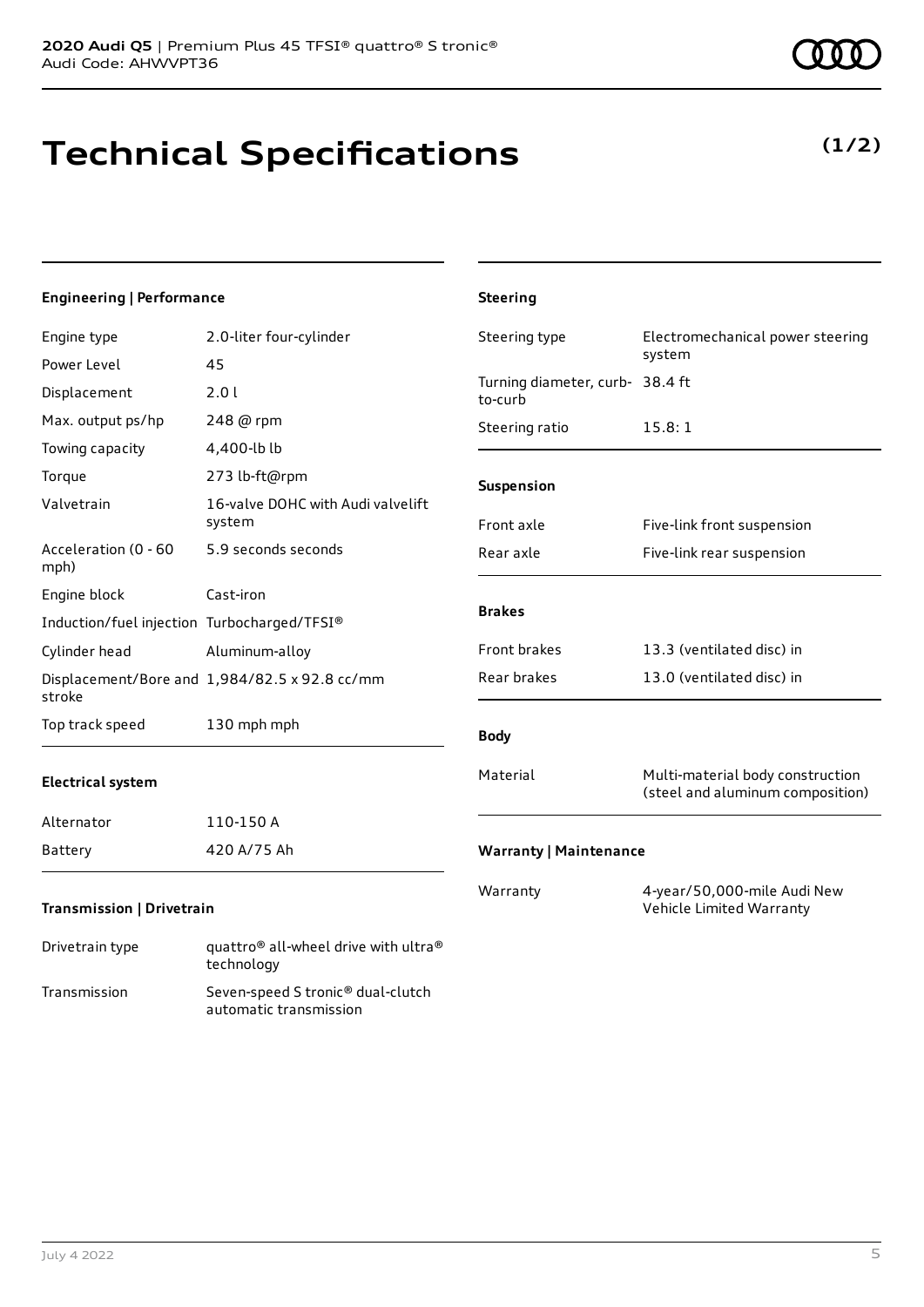## **Technical Specifications**

### **Exterior Measurements**

| Height                           | 65.3 in  |
|----------------------------------|----------|
| Overall width without<br>mirrors | 74.5 in  |
| Length                           | 183.6 in |
| Wheelbase                        | 111.0 in |
| Drag coefficient                 | 0.32 Cw  |
| Overall width with<br>mirrors    | 84.3 in  |
| Track rear                       | 63.3 in  |
| Track front                      | 63.6 in  |
| Curb weight                      | 4045 lb  |
| Ground clearance,<br>loaded      | $8.2$ in |

#### **Interior measurements**

| Seating capacity                          | 5                      |
|-------------------------------------------|------------------------|
| Shoulder room, rear                       | 56.5 in                |
| Head room with front<br>sunroof           | 40.2 in                |
| Leg room, rear                            | 37.8 in                |
| Shoulder room, front                      | 57.7 in                |
| Head room with rear<br>sunroof            | 37.7 in                |
| Head room, rear                           | 39.3 in                |
| Leg room, front                           | 41.0 in                |
| Head room, front                          | 41.7 in                |
| Cargo volume, rear<br>seatbacks up/folded | 25.1/53.1 cu ft, cu ft |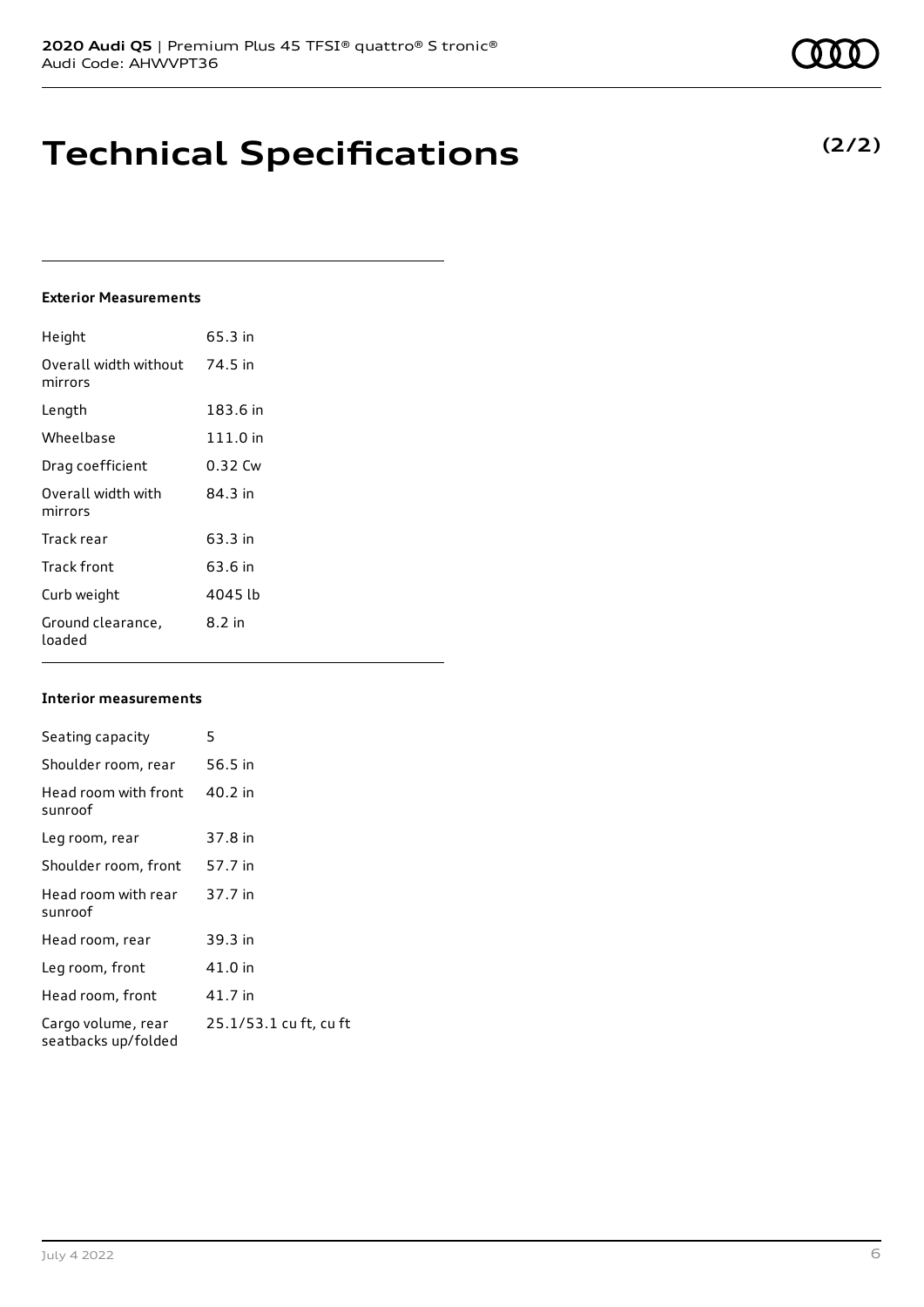### **Consumption- and emission**

**Consumption by NEDC**

combined 24 mpg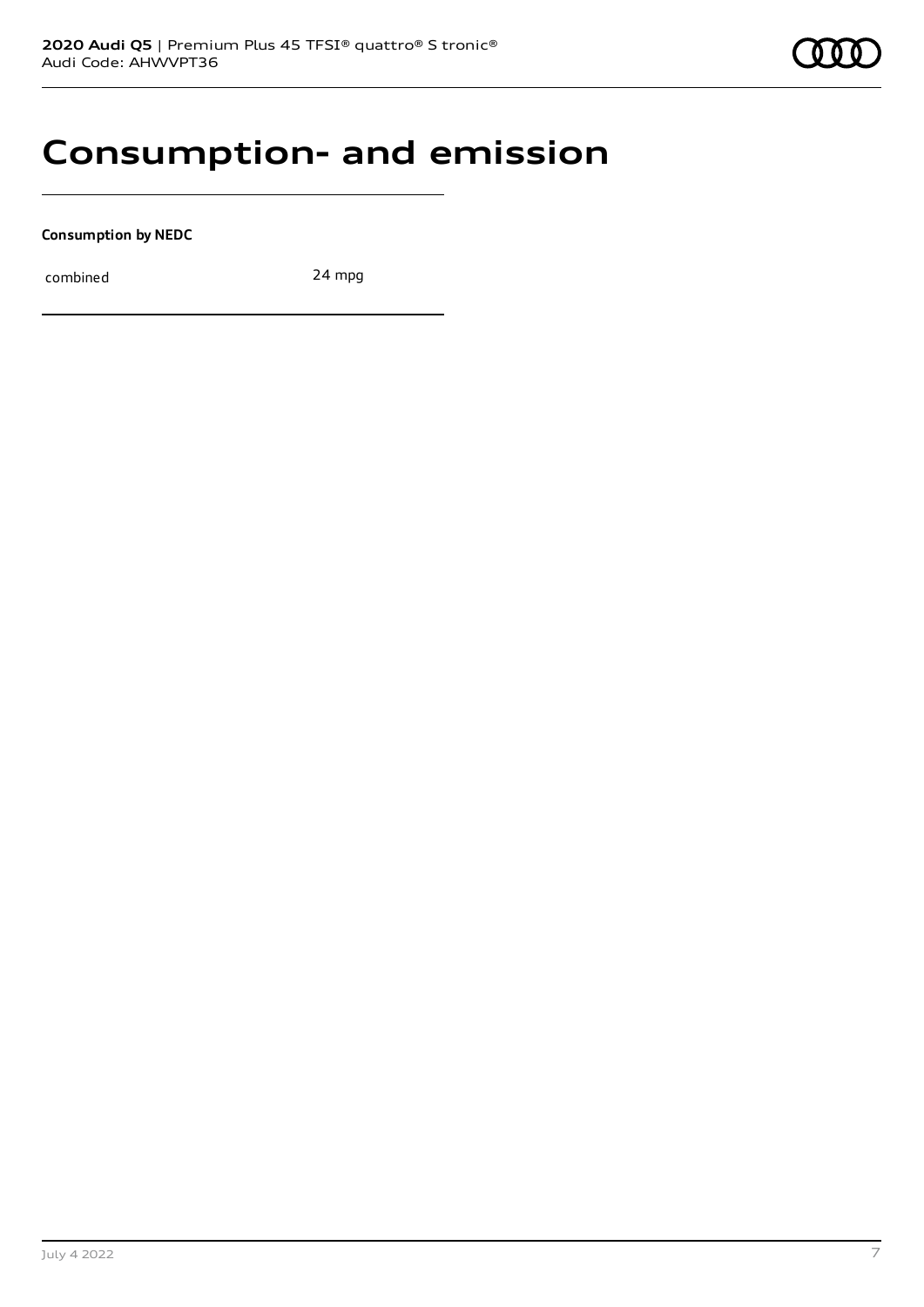### **Contact**

Dealer **Audi North Orlando**

139 N Oregon St 32771 Sanford FL

Phone: +14079924321 FAX: 4072069554

www: [https://www.audinorthorlando.com](https://www.audinorthorlando.com/)